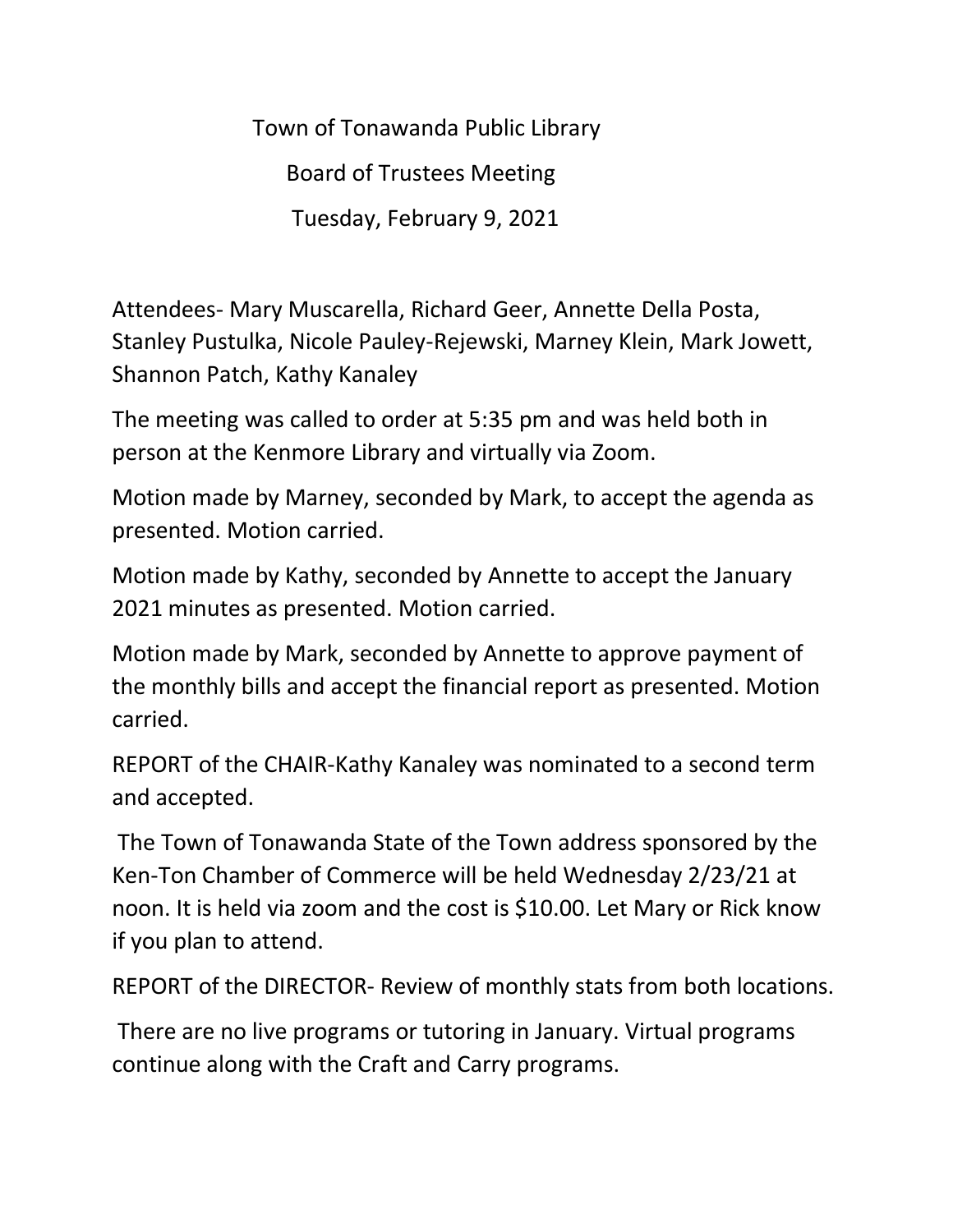Numbers remain low in all categories as hours and restrictions due to Covid 19 regulations continue.

Both locations are using a hybrid of 4 hours in person use and 3 hours curbside pickup per day since 1/5/21.

Libraries are expected to increase hours on 2/27/21. Mary has spoken with staff and will post new hours. We will be open a total of 57 hours per week excluding Sundays.

AARP Tax Volunteer program has begun. Scheduling is made by calling the County 211 number. The new community room is being used and although smaller, is working well for the volunteers and customers.

Representative Sean Ryan is asking that each library offer assistance with Covid Vaccine scheduling at their sites. May people who qualify are having difficulty scheduling appointments. This includes older adults who may not have computer access. Dorinda Darden from Central will provide further details.

Friends of the Library is starting to collect books again at the Kenmore Middle location details to follow.

There is some discussion to reduce the number of hours for books to be "held for quarantine" to 48 from 72.

NY State Construction Grant has been extended to June 2021. This included the community room construction, the new boilers and the concrete repair all at the Kenmore location.

We are hoping for the Kenilworth sign to be installed soon and that Bill Conrad, who succeeded Robin Schimminger, will follow through with previously allocated money for study rooms at the Kenmore location.

Old Business- none

New Business- review of policies